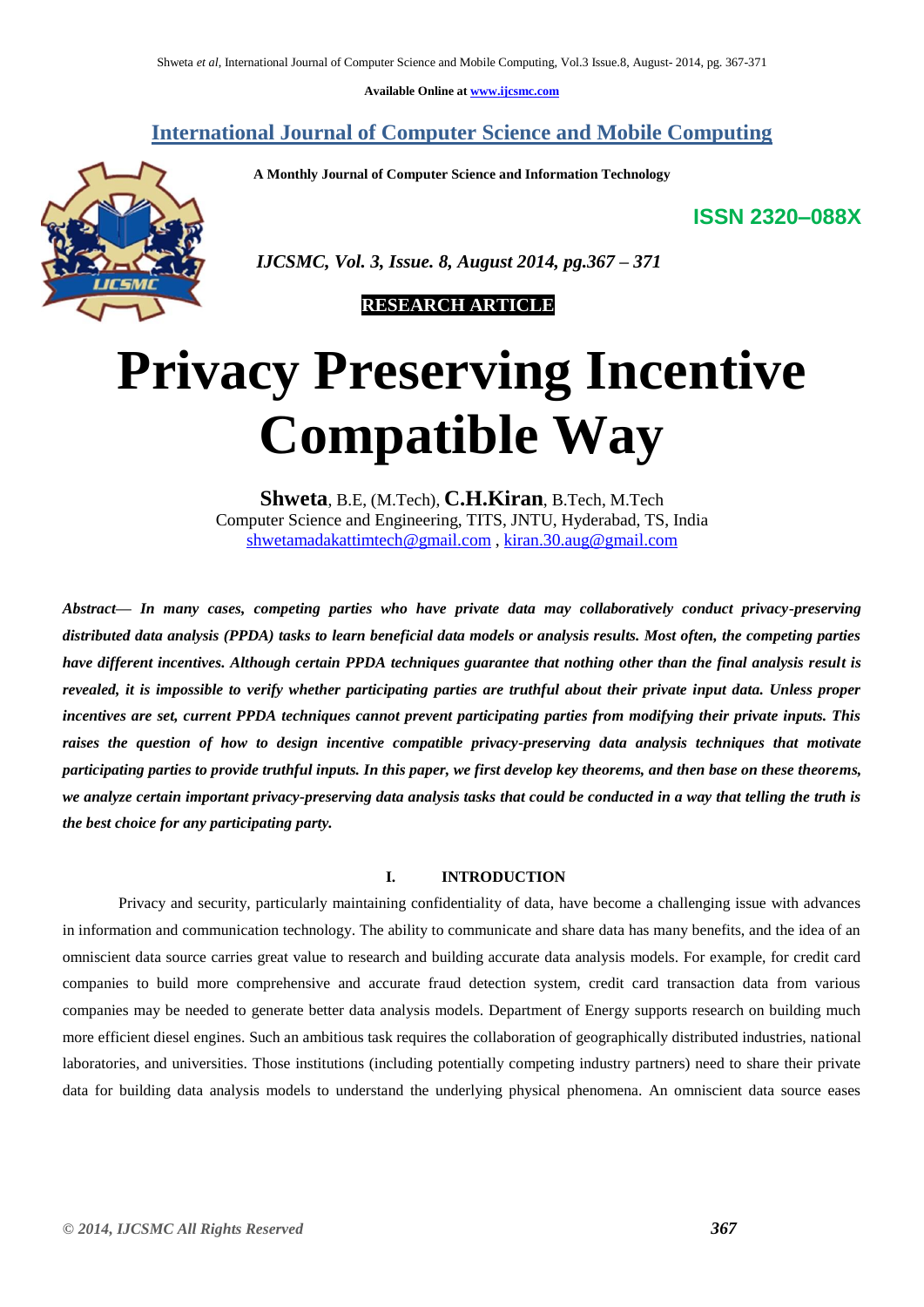misuse, such as the growing problem of identity theft. To prevent misuse of data, there is a recent surge in laws mandating protection of confidential data, such as the European Community privacy standards, U.S. health-care laws and California SB1386. However, this protection comes with a real cost through both added security expenditure and penalties and costs associated with disclosure. What we need is the ability to compute the desired "beneficial outcome" of data sharing for analyzing without having to actually share or disclose data. This would maintain the security provided by separation of control while still obtaining the benefits of a global data source.

Secure multiparty computation (SMC) has recently emerged as an answer to this problem. Informally, if a protocol meets the SMC definitions, the participating parties learn only the final result and whatever can be inferred from the final result and their own inputs. A simple example is Yao's millionaire problem two millionaires, Alice and Bob, want to learn who is richer without disclosing their actual wealth to each other. Recognizing this, the research community has developed many SMC protocols, for applications as diverse as forecasting, decision tree analysis and auctions among others. Nevertheless, the SMC model does not guarantee that data provided by participating parties are truthful. In many real-life situations, data needed for building data analysis models are distributed among multiple parties with potentially conflicting interests. For instance, a credit card company that has a superior data analysis model for fighting credit card fraud may increase its profits as compared to its peers. An engine design company may want to exclusively learn the data analysis models that may enable it to build much more efficient diesel engines. Clearly, as described above, building data analysis models is generally performed among parties that have conflicting interests. In SMC, we generally assume that participating parties provide truthful inputs. This assumption is usually justified by the fact that learning the correct data analysis models or results is in the best interest of all participating parties. Since SMC-based protocols require participating parties to

Perform expensive computations, if any party does not want to learn data models and analysis results, the party should not participate in the protocol. Still, this assumption does not guarantee the truthfulness of the private input data when participating parties want to learn the final result exclusively. For example, a drug company may lie about its private data so that it can exclusively learn the data analysis model. Although SMC protocols guarantee that nothing other than the final data analysis result is revealed, it is impossible to verify whether or not participating parties are truthful about their private input data. In other words, unless proper incentives are set, current SMC techniques cannot prevent input modification by participating parties. To better illustrate this problem, we consider a case from management where competing companies (e.g., Texas Instruments, IBM and Intel) establish a consortium (e.g., Semiconductor Manufacturing Technology). The companies send the consortium their sales data, and key manufacturing costs and times. Then, the consortium analyzes the data and statistically summarizes them in a report of industry trends, which is made available back to consortium members. In this case, it is in the interest of companies to learn true industry trends while revealing their private data as little as possible. Even though SMC protocols can prevent the revelation of the private data, they do not guarantee that companies send their true sales data and other required information. Assume that n companies would like to learn the sample mean and variance of the sales data for a particular type of product.

#### **II. LITERATURE SURVEY**

Literature [survey](http://www.blurtit.com/q876299.html) is the most important step in software development process. Before developing the tool it is necessary to determine the time factor, economy and company strength. Once these things are satisfied, ten next steps are to determine which operating system and language can be used for developing the tool. Once the [programmers](http://www.blurtit.com/q876299.html) start building the tool the programmers need lot of external support. This support can be obtained from senior programmers, from [book](http://www.blurtit.com/q876299.html) or from websites. Before building the system the above consideration r taken into account for developing the proposed system.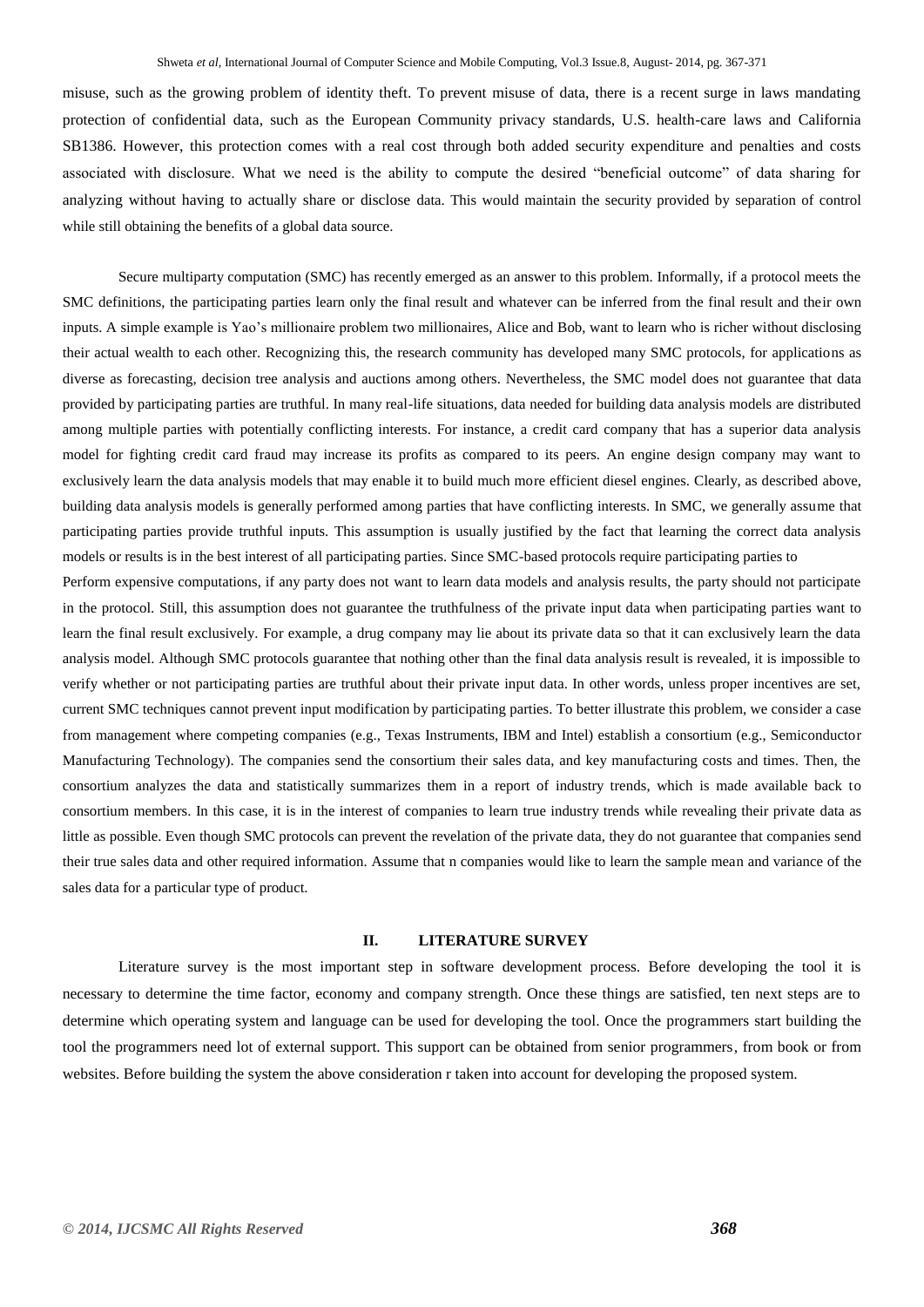## **III. EXISTING SYSTEM**

Even though privacy-preserving data analysis techniques guarantee that nothing other than the final result is disclosed, whether or not participating parties provide truthful input data cannot be verified. Although certain PPDA techniques guarantee that nothing other than the final analysis result is revealed, it is impossible to verify whether or not participating parties are truthful about their private input data. In other words, unless proper incentives are set, even current PPDA techniques cannot prevent participating parties from modifying their private inputs.

#### **IV. OBJECTIVES**

- In this paper, we study user profile matching with privacy-preservation in mobile social networks (MSNs) and introduce a family of novel profile matching protocols.
- The common goal of these works is to enable the handshake between two encountered users if both users satisfy each other's requirement while eliminating the unnecessary information disclosure if they are not.
- We analyze the communication overhead and the anonymity strength of the protocols.

# **V. PROPOSED SYSTEM**

In design incentive compatible privacy-preserving data analysis techniques that motivate participating parties to provide truthful input data. In this paper, we first develop key theorems, then base on these theorem, we analyze what types of privacy-preserving data analysis tasks could be conducted in a way that telling the truth is the best choice for any participating party. Secure multi-party computation (SMC) has recently emerged as an answer to this problem.

#### **VI. SYSTEM ANALYSIS**

#### **Feasibility study**

The feasibility of the project is analyzed in this phase and business proposal is put forth with a very general plan for the project and some cost estimates. During system analysis the feasibility study of the proposed system is to be carried out. This is to ensure that the proposed system is not a burden to the company. For feasibility analysis, some understanding of the major requirements for the system is essential.

Three key considerations involved in the feasibility analysis are

- ECONOMICAL FEASIBILITY
- TECHNICAL FEASIBILITY
- SOCIAL FEASIBILITY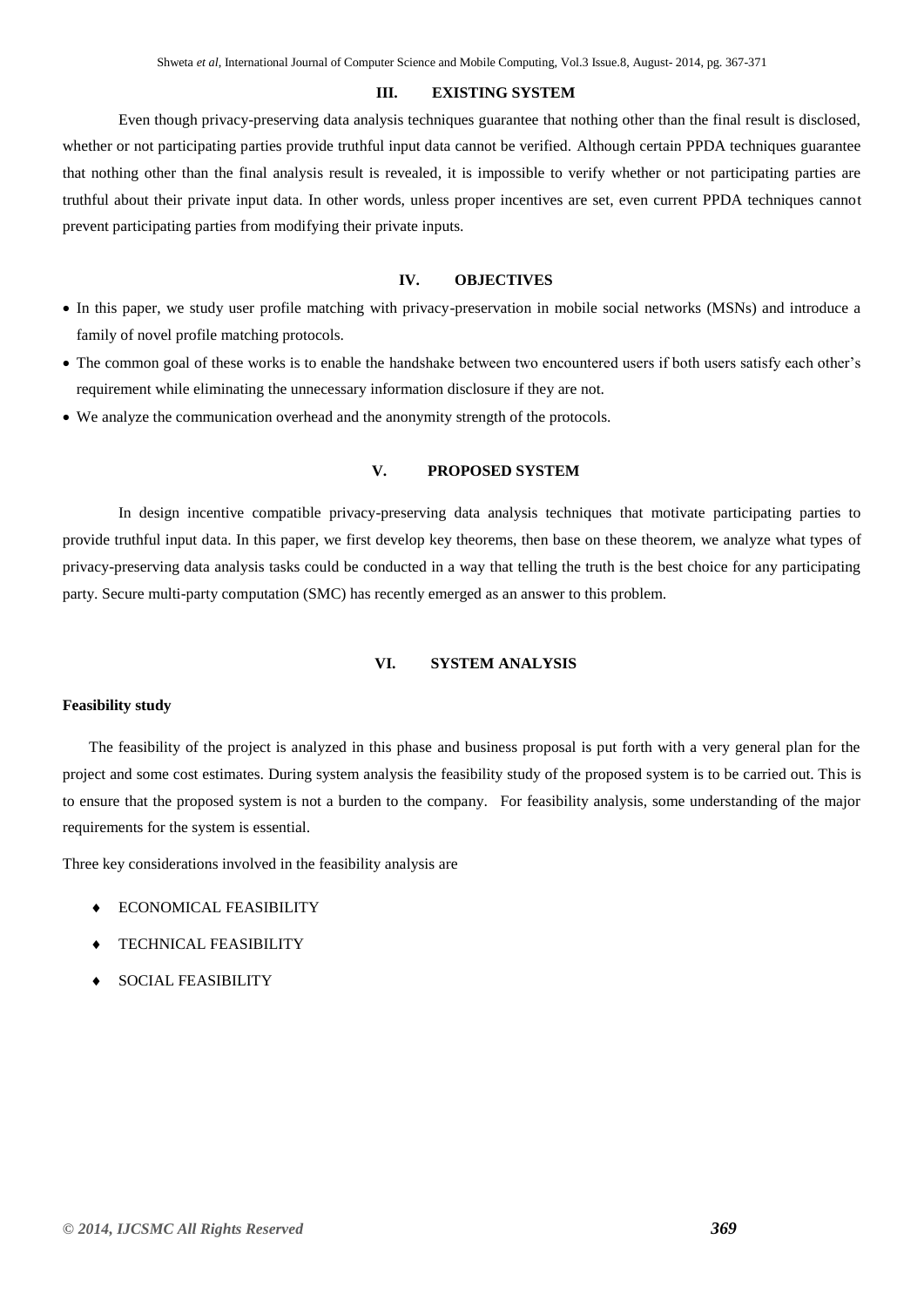#### **Technical feasibility**

This study is carried out to check the technical feasibility, that is, the technical requirements of the system. Any system developed must not have a high demand on the available technical resources. This will lead to high demands on the available technical resources. This will lead to high demands being placed on the client. The developed system must have a modest requirement, as only minimal or null changes are required for implementing this system.

#### **Economical feasibility**

This study is carried out to check the economic impact that the system will have on the organization. The amount of fund that the company can pour into the research and development of the system is limited. The expenditures must be justified. Thus the developed system as well within the budget and this was achieved because most of the technologies used are freely available. Only the customized

#### **Operational feasibility**

The aspect of study is to check the level of acceptance of the system by the user. This includes the process of training the user to use the system efficiently. The user must not feel threatened by the system, instead must accept it as a necessity. The level of acceptance by the users solely depends on the methods that are employed to educate the user about the system and to make him familiar with it. His level of confidence must be raised so that he is also able to make some constructive criticism, which is welcomed, as he is the final user of the system.

#### **VII. Data Flow Diagram (DFD's)**

The DFD is also called as bubble chart. It is a simple graphical formalism that can be used to represent a system in terms of the input data to the system, various processing carried out on these data, and the output data is generated by the system.



**Fig (a):**